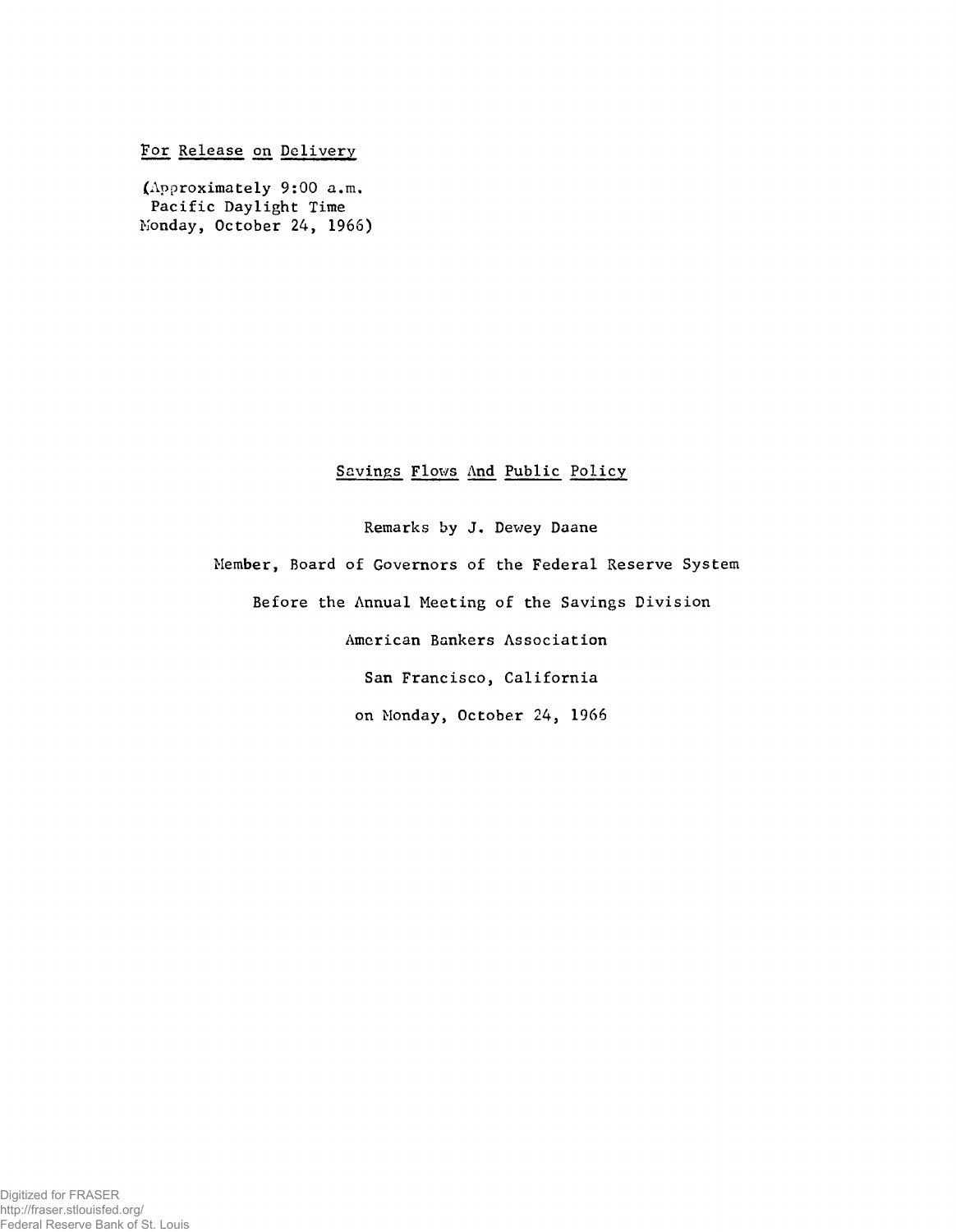## Savings Flows And Public Policy

"The savings business during the past year has been one of discouragement. Vicious political attacks, popular hysteria, widespread unemployment and depreciation of security prices have tended not only to cause new deposits to lag, but also to make deep inroads in previous deposits. People could scarcely be expected to think clearly or to act with moderation in a period of such widespread stress and uncertainty."

**Saying these particular words makes me very much aware of how little new there is under the sun, for these blunt words on the troubles afflicting the savings business xvere spoken from a similar podium almost exactly 33 years ago by my father, Gilbert L. Daane, when, as president of your Division, he addressed its annual meeting in Chicago on September 5, 1933.**

Despite the ironic similarity of the complaints voiced by savings bankers in these two separate eras, however, in point of fact the underlying problems were markedly different. My father and his colleagues had to wrestle with the worst troubles of the Great Depression. In comparison, our problems today are chiefly those of prosperity--and if they are often just as trying technically, they involve only a fraction of the human misery. And for that we can all be deeply grateful.

The savings business, ancient though it is, has rarely been the focus of as much attention as it has received this past year or two. The basic reason is simple: savings are needed to finance investment, and right now investment demands are intense, probably too intense both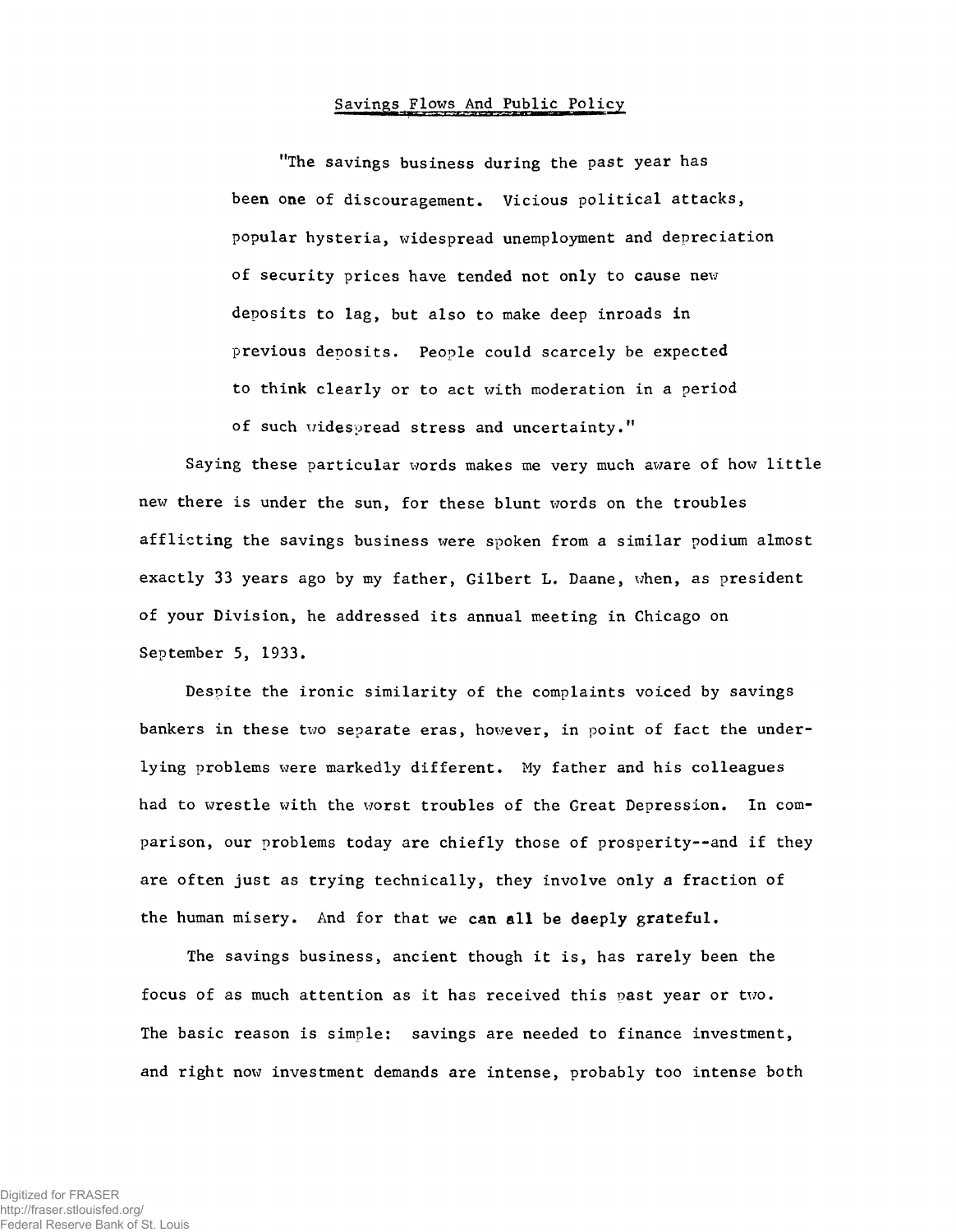in the United States and throughout the world. The public's demands for goods have burgeoned, bolstered by expanding populations and rising levels of income. Technological advances are exploding across the business scene, stimulating new wants and creating new methods to meet them. Governments, too, are eager to add to social capital, in the form of such long-term investments as schools, water and power facilities, highways and housing. *All* these uses have one thing in common: savings are needed to finance them.

In marshaling savings to meet these demands, the United States is often the envy of the rest of the world. Why? Not because we save a greater share of each income dollar than others; a good many European and Asian countries can boast a greater savings rate than we do. Not just because it is easier for Americans, with their more affluent incomes, to give up a little more marginal current consumption for larger future returns. Surely it is partly because of the sheer dollar size of America's savings potential, which allows much more room for saving and investment decisions to work themselves out amicably.

But the most important comparative advantage we have in the savings business, I submit, consists of our financial assembly lines--the powerful array of financial intermediaries and service institutions dedicated to assembling, packaging, and marketing the nation's financial savings in the most efficient (and hence to them the most rewarding) way. Other countries cannot boast the great number and variety of financial intermediaries that dot our landscape. If the proliferation of intermediaries may occasionally seem to be a competitor's despair, or a regulator's nightmare, it also comes close to being a saver's paradise.

**-** 2 **-**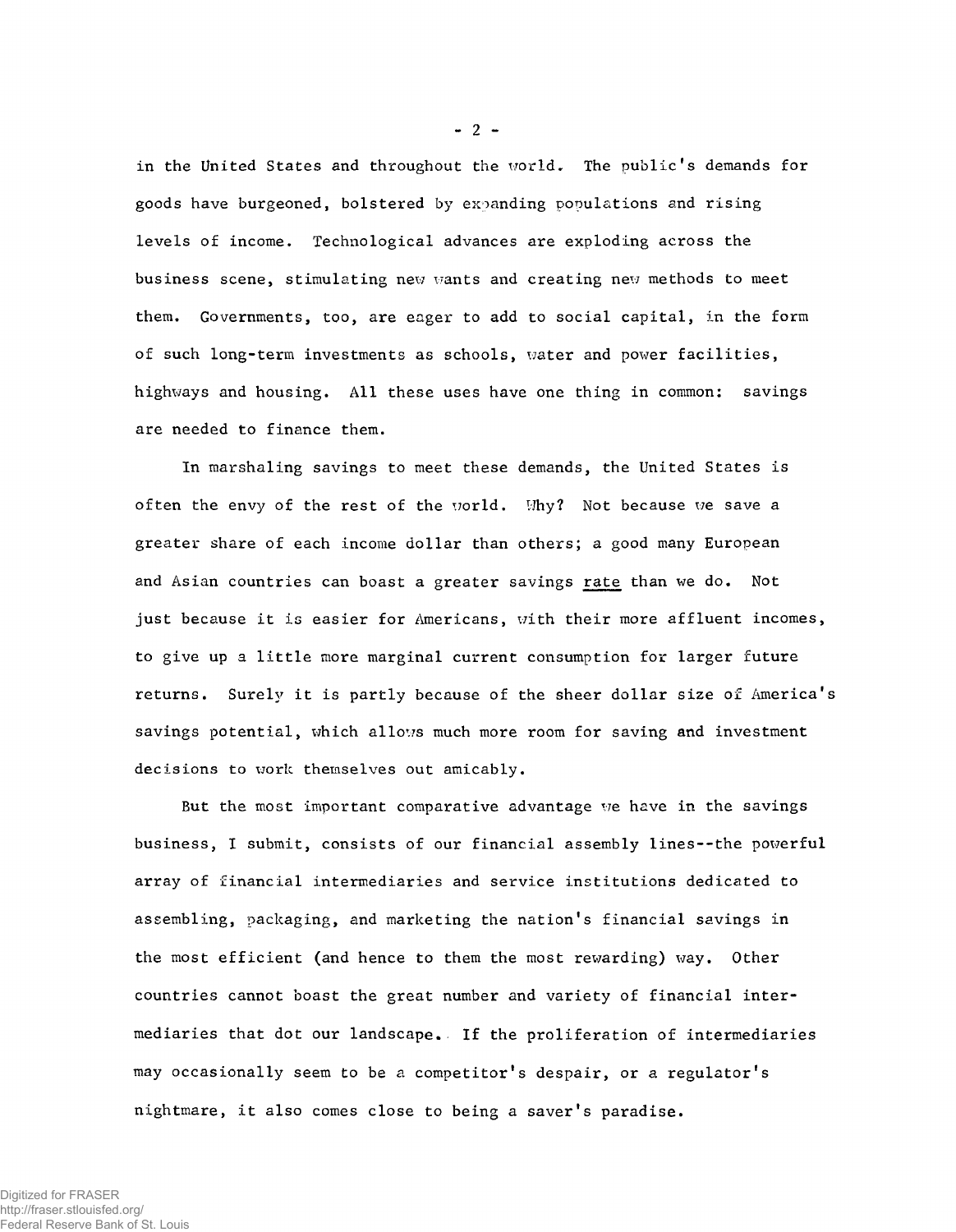What does the economy gain in return? Recent studies by teams of international experts suggest that, in comparison with most other countries, the United States benefits from its heavy layer of financial intermediation in four major ways: (1) efficient mobilization of myriad pockets of small savings making them available to a wide range of borrowers; (2) flexibility in shifting the uses of such funds in conformity with changing investment demands, (3) stabilization of important portions of savings flows through long-term contractual relationships; and (4) a high rate of return to savers relative to the cost to borrowers of obtaining funds.

Some of these benefits accrue principally from the very size of U. S. savings flows; they represent, in some sense, the benefits from economies of scale. But to an important degree, these benefits stem from a wide range of governmental policies; policies designed to encourage savers' confidence in the stability of the value of their savings, policies designed to encourage the confidence of savers in the solvency of savings entrusted to financial institutions, and policies designed to foster competition among institutions--competition for both savings inflows and investment outlets. It is true, of course, that the U. S. is not alone in having governmental policies oriented to one or more of these objectives. But it is true, I believe, that \\*e have pursued all of these policies more vigorously than most other countries, and have reaped the benefits in the form of a large, diversified, efficient and- generally--smoothly functioning financial structure that facilitates the financing of investment objectives.

**-** 3 **-**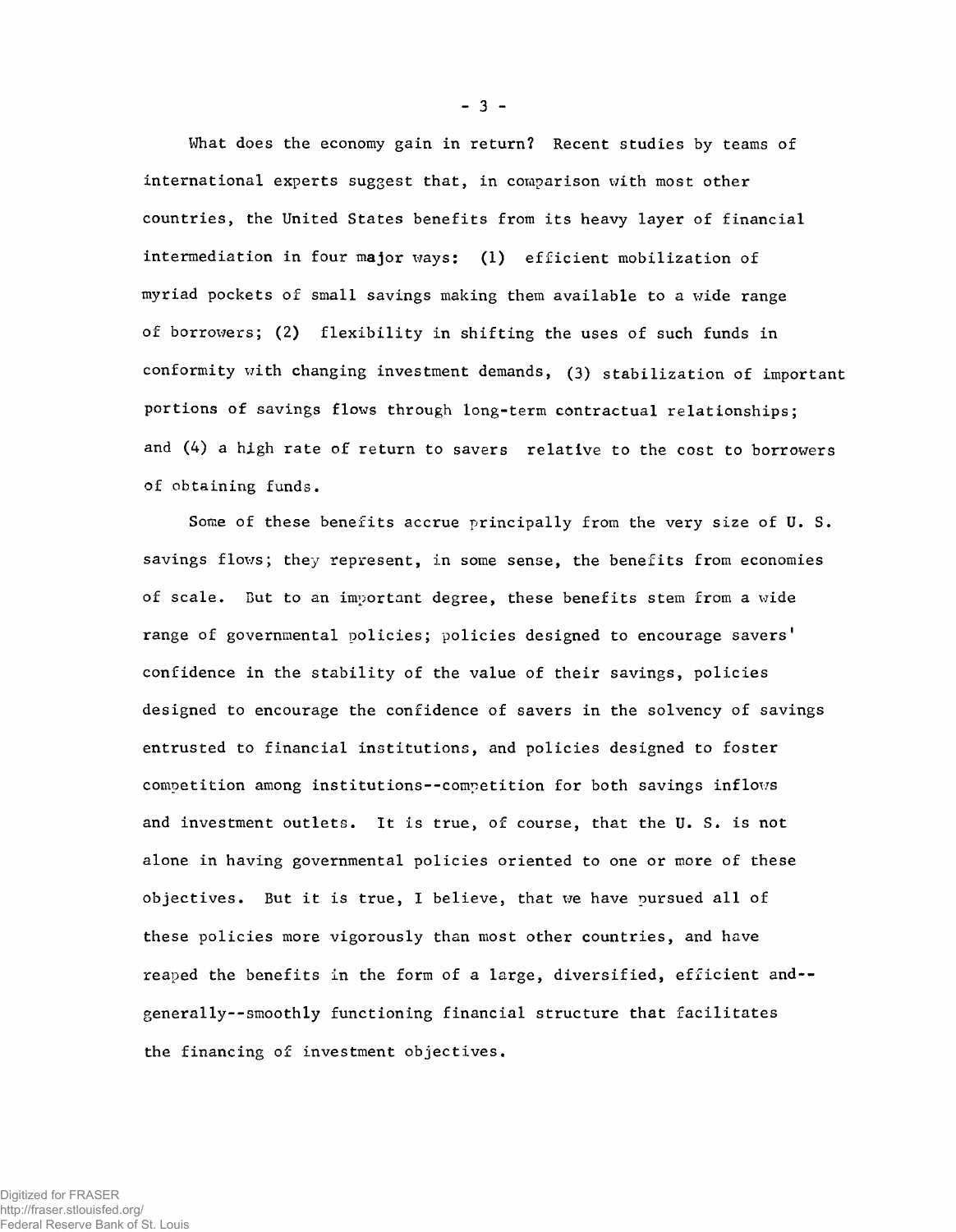While a whole range of policies is needed to achieve such a standard of financial performance, it seems to me none is more important than the policies designed to foster a high degree of flexibility in both savings forms and investment outlets. Flexibility is needed to permit prompt adaptation to the significant shifts in investment opportunities and saver desires that can be generated in a dynamic society. Flexibility in these respects, in turn, is most assuredly provided by a combination of minimal regulatory inhibitions, on the one hand, and a lively spirit of competition, on the other. What this comes down to, in effect, is placing the maximum practical reliance upon the workings of competitive market forces in order to encourage the kind of performance that we want from our financial system.

All this may sound rather trite to you--a pledge of allegiance to obvious virtues. But lest you think these virtues dull, let me remind those of you who were nodding perfunctorily as I recited these policy objectives that you were nodding approval to a set of guidelines that could comprehend, among other things: the ultimate removal, or conversion to a standby basis, of Regulation Q ceilings; greater interest rate fluctuations; broader lending powers not only for banks but also for mutual savings banks and savings and loan associations; more widespread bank chartering and branching; and probably a few more disappearances from the ranks of financial institutions, both by failure or takeover. Do the principles I have cited still sound dull? And are you still sure you agree with them?

I would urge that we not shrink from the general thrust of these principles, viewed broadly and over the longer run as "guides to

**-** 4 **-**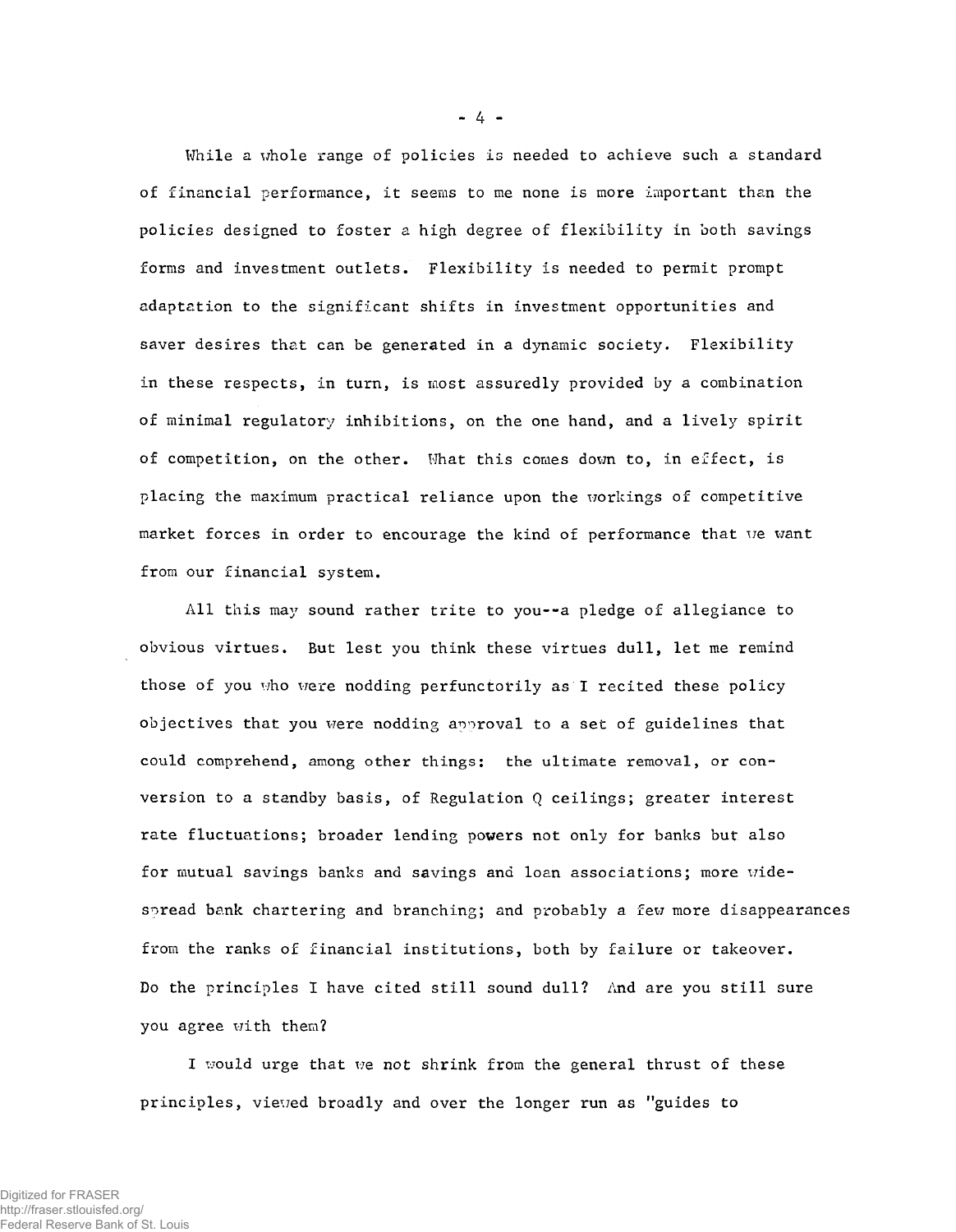navigation" for the policy maker, so to speak. At the same time, realism forces us to recognize that today's world is not perfect, and that oftentimes problems or excesses can arise that threaten sufficiently harmful effects to warrant remedies or restraints being imposed either by law or regulation. What is important, in these instances, is to try to deal effectively with such problems and imperfections in ways congenial to an evolution toward the long-range market objectives that I have cited.

Examples of the kinds of problems that I have in mind--and of the kind of orientation I would advocate in dealing with them--can be found in abundance in recent savings experience. Let me call your attention to three particularly crucial examples to illustrate the point I am trying to make.

Certainly the savings problem that had the lion's share of the headlines in 1966 was the so-called "rate war" among savings intermediaries, I feel sure that no bank represented in this meeting has gone unaffected by the marked increases in interest rates available to savers. The basic cause for this intense rate competition, it should be remembered, was the extraordinary strength of credit demands generated by our overheating economy. These swelling demands for funds served to bid up interest rates very substantially in all sectors of the credit market, and the resulting attraction of savers' and investors' funds into higher yielding bonds and other market instruments served to slow up very sharply the flow of new financial savings into depositary institutions.

Digitized for FRASER http://fraser.stlouisfed.org/

Federal Reserve Bank of St. Louis

**-** 5 **-**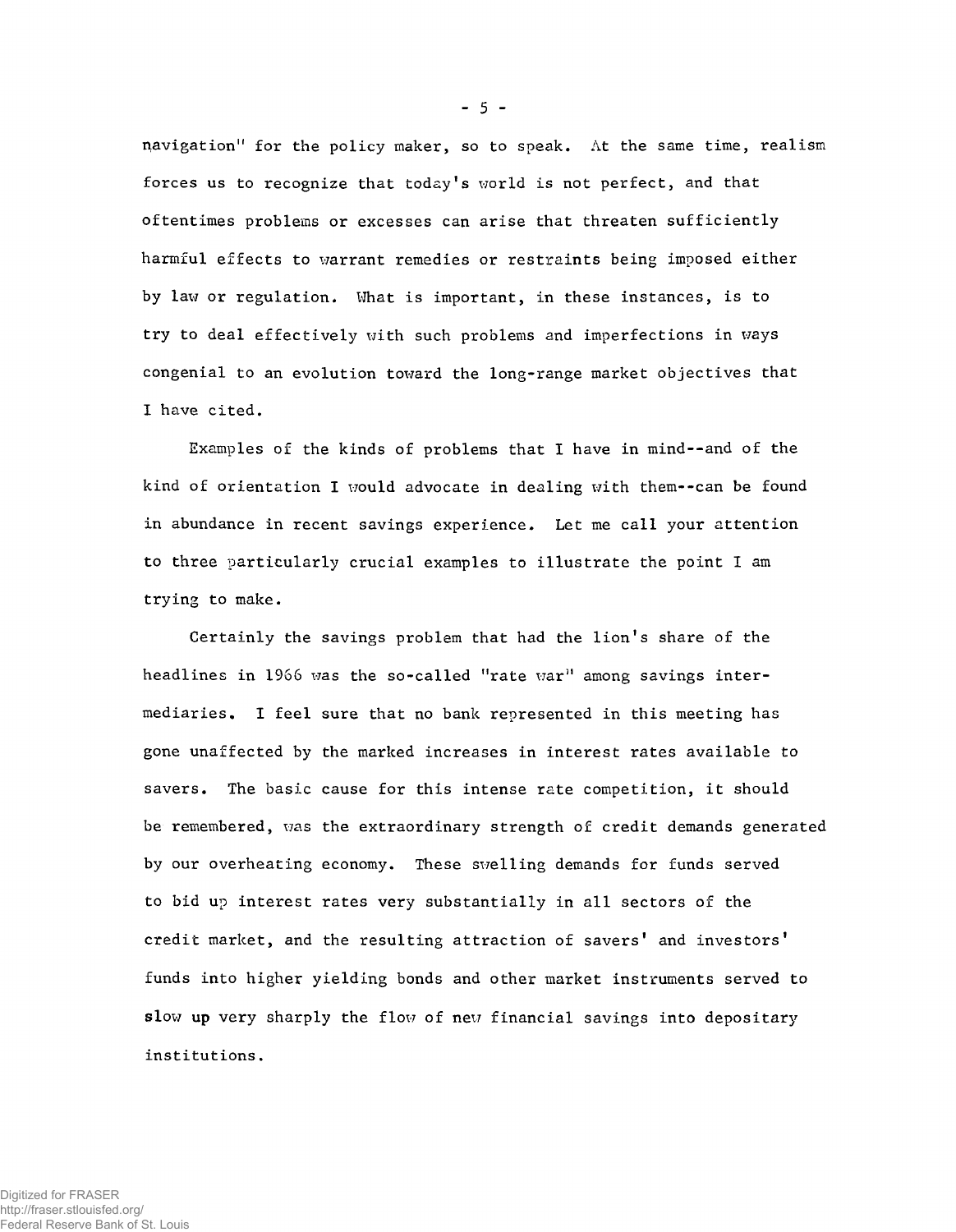At the same time, loan demands from the customers of these same institutions were growing stronger and stronger. In these circumstances, all depositary institutions tended to raise rates of return to savers to try to maintain their net new inflows— but only commercial banks as a group were particularly successful in this respect. In contrast to their behavior in past postwar periods of strong credit demand, banks this time were both more willing to bid for time money--and also more able to do so--by reason of the greater leeway provided in Regulation Q ceilings on time deposit rates. Furthermore, many banks could hold down the cost of such strong bidding for time accounts by offering the highest rates only on CDs or other special instruments sold primarily to the margin of most interest-sensitive customers.

Other depositary institutions were simply not able to keep pace with commercial bank activities in this area. Why? Not because they were any less interested in meeting customer loan demands, but chiefly because they were not as flexible as banks in the interest rates attaching to either the assets or the liabilities in their balance sheets.

Mutual savings institutions of all types, wedded to the idea of making all interest and dividend rate increases applicable across-theboard, while holding earning assets that take a good many years to turn over at new rate levels, are exposed to much more serious earnings squeezes than banks when interest rates rise sharply. These facts were painfully obvious to managements of many mutual savings institutions this year, and also to the responsible regulatory authorities, and led to important restraints on the aggressiveness with which such institutions raised their rates proffered to savers in an endeavor to keep and attract loanable funds.

 $-5 -$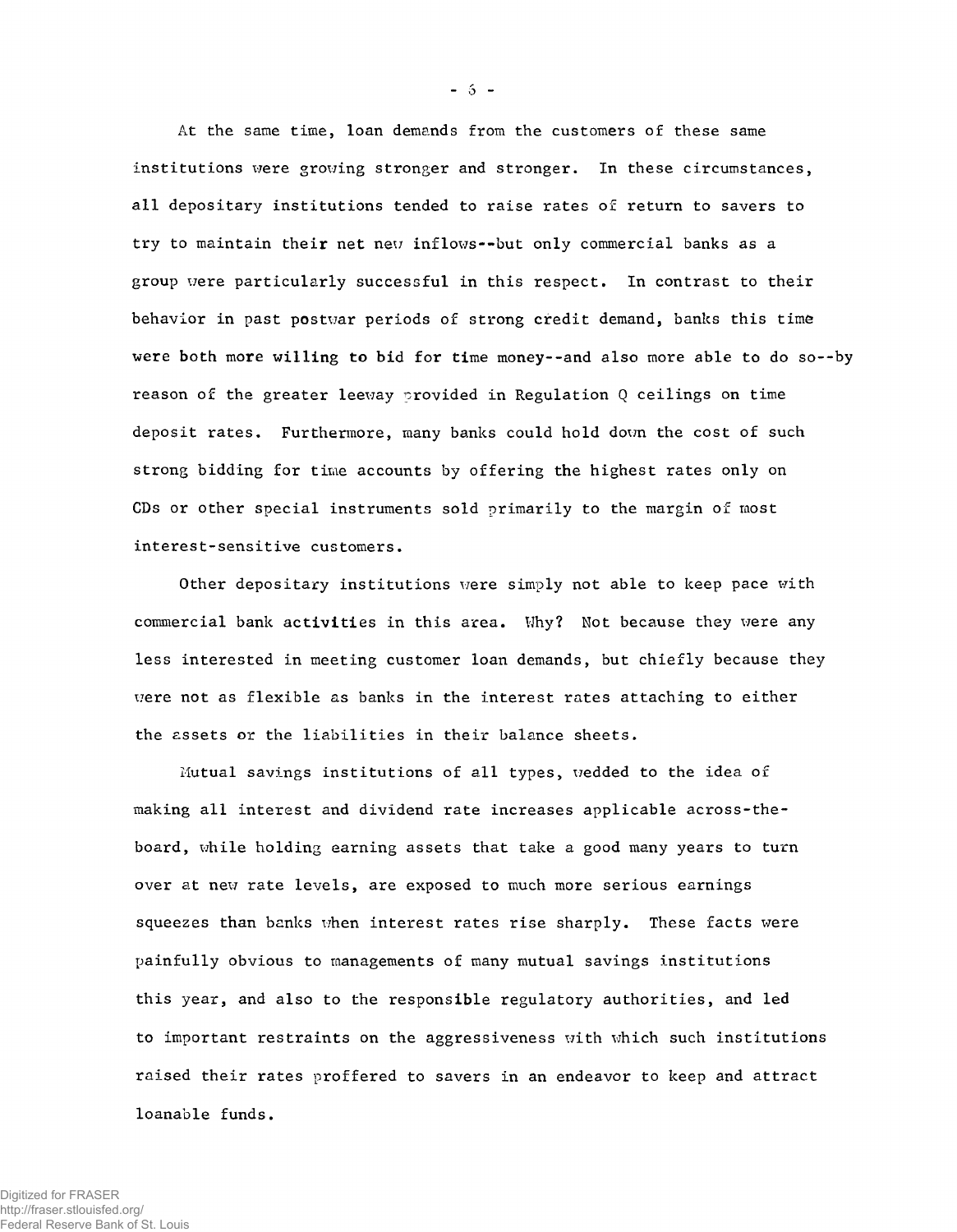The consequences, however, were sharp shrinkages in new savings inflows to these institutions, and resulting drastic cutbacks in new lending to their chief customer, the housing market. While some cutback in housing, as well as other key sectors of demand, was implicit in a tightening of monetary policy, the housing industry was hit especially hard by the impact of such cutbacks, coming as they did on top of a major shift of new commitments by insurance companies away from mortgages in favor of corporate bonds.

These circumstances were, therefore, generating severe distress in the housing field. Some public remedial action was called for--but what should be its design? Some spokesmen, aiming at the symptoms rather than the cause of the troubles, favored regulatory roll-back of interest rates to the substantially lower levels that had been appropriate for a less strained economy. But such a course would have flown in the face of market forces. Rolling back the maximum rates for some or all depositary institutions alone would have accelerated the movement of funds away from these institutional outlets toward more attractively priced market instruments--and any effort to roll back all rates, in the market and at depositaries alike, would have accommodated still greater credit-financed spending that would have aggravated basic inflationary pressures.

Instead of engaging in such self-defeating actions, the authorities tried to move carefully, in a variety of ways, to moderate the situation and achieve a more orderly adjustment. The Federal Reserve, for its part, raised reserve requirements on time deposits to add a marginal cost and reserve restraint on bank issuance of CDs, and amended Regulation Q several times to hold down permissible rates payable by commercial

 $-7 -$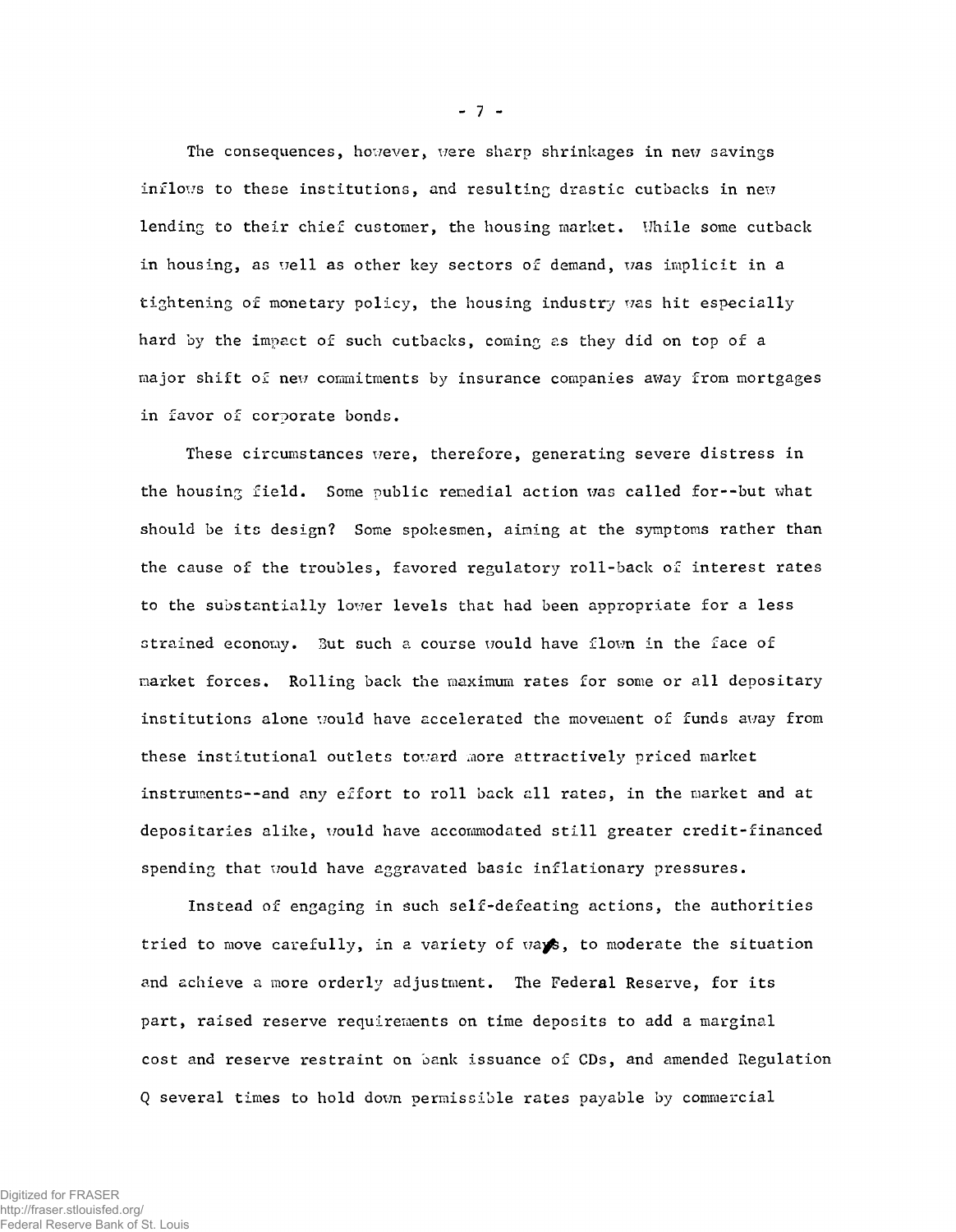**banks on those kinds o£ tine deposits most directly competitive with mutual** savings institutions. Rollbacks of existing offering rates were held **to a minimum. The aim was rather to prevent further competitive rate escalation, looking over the longer run to gradual development of the ability among savings institutions to set more flexible and competitively viable interest rates, thereby fostering less unstable shifts in savings flows and fever instances of a sort of "now-you-see-it, now-you-don't" credit availability. The evolution of institutions toward positions of greater flexibility '..'ill represent a fundamental adaptation to market forces that \iill make Regulation Q itself less necessary as anything other** than a standby control. This is precisely the kind of evolution I would **hope for over time.**

**A second major credit problem this year grew out of something that the banks were doing too well; namely, taking care of their good business customers. Business spending intentions became very strong during 1966, as ebullient market prospects made new capital investment projects attractive and possibilities of price increases and shortages whetted corporate appetites for inventories. Business cash inflows fell far short of enough to finance outlays, particularly after the acceleration of Federal tax payments by cor-orations began to take effect. In these circumstances, and with bond market rates near historic highs, businesses turned heavily to their most dependable short-term source of funds, the banking system. Such demand for accommodation drew force from the years of good customer relationships that could be cited by many firms, and, more subtly, from the posture of eager solicitation of attractive business customers that had become almost a way of life for the current generation of jank lending**

 $- 0 -$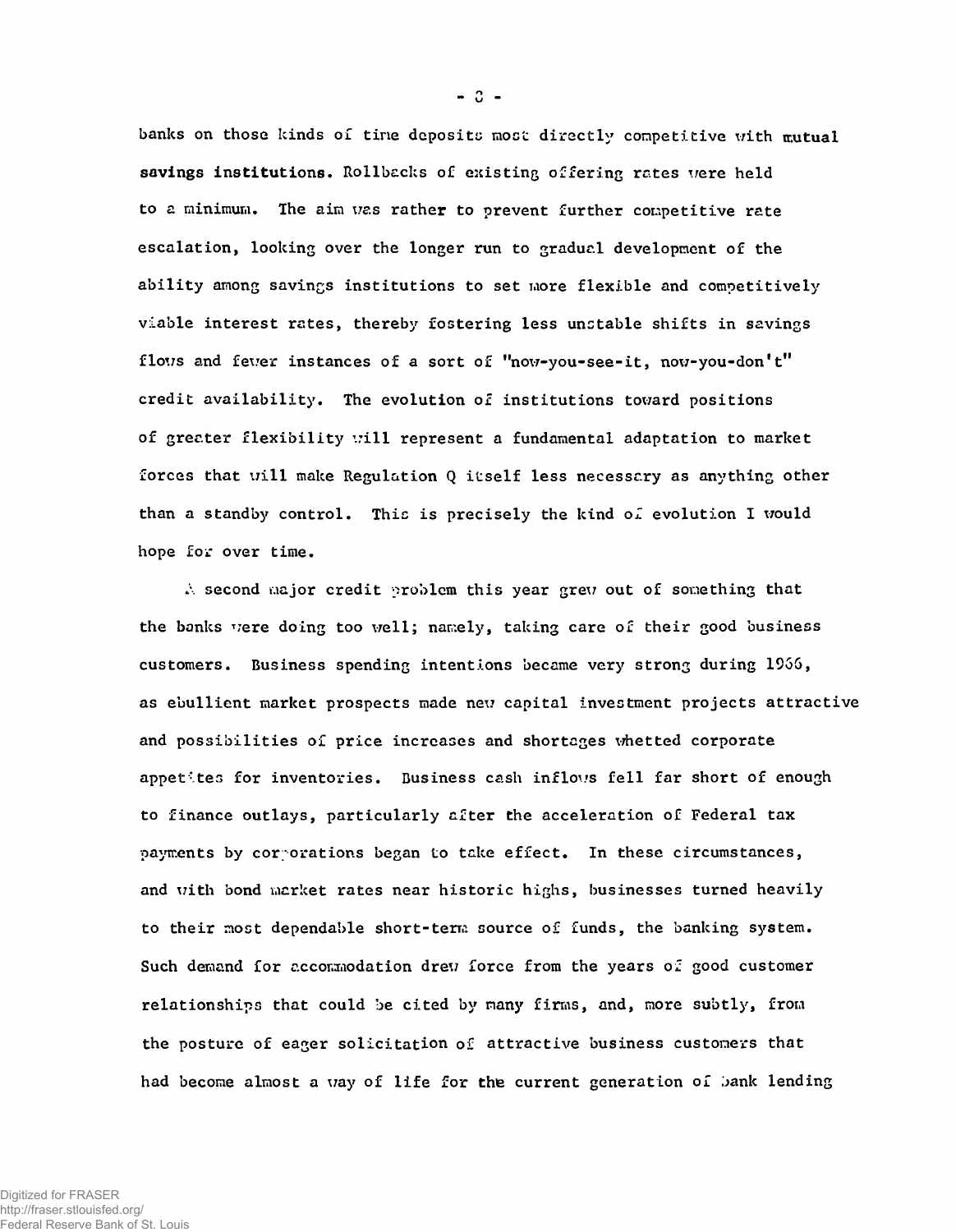**officers. In truth, most banks wefe already sufficiently loaned up by early 1S66, so that they were not delighted to have much further loan expansion thrust upon them. But the tradition of good customer relationships made it hard to say "No" to such requests; and the pricing conventions of uniform prime rate and compensating balance requirements proved too inflexible to be used to deter much loan demand. Thus, the banking system, tied to the customer conventions that had grown out of decades of generally easy money, found its own efforts insufficient and itself short of tools to deal with an undesirably large bulge of loan demands.**

**The consequences were unhappy, from several points of view. Bank loans to business rose sharply as 1966 progressed, financing bulges in business spending that not only were unsustainably large but also had the effect of sharpening short-run pressures on prices in an environment already fraught with inflationary pressures because of rising Government spending. In trying to raise the funds to meet such loan increases, banks cut back drastically on other loans. They also began to dump holdings of State and local Government obligations, creating incipient disorderly conditions in a market in which their buying had in recent years been a mainstay. And they pushed even harder their efforts to raise more time deposit money, with the consequences that I have already mentioned for the housing market and other savings institutions.**

**Here, again, the results of so uneven a credit flow--an unevenness clearly reflecting the incidence of monetary policy being called upon** to carry too much of the burden of restraint--were judged to be un**desirable. To be more explicit, the possible immediate consequences ♦in terms of damage to financial institutions and to financial and real**

-9-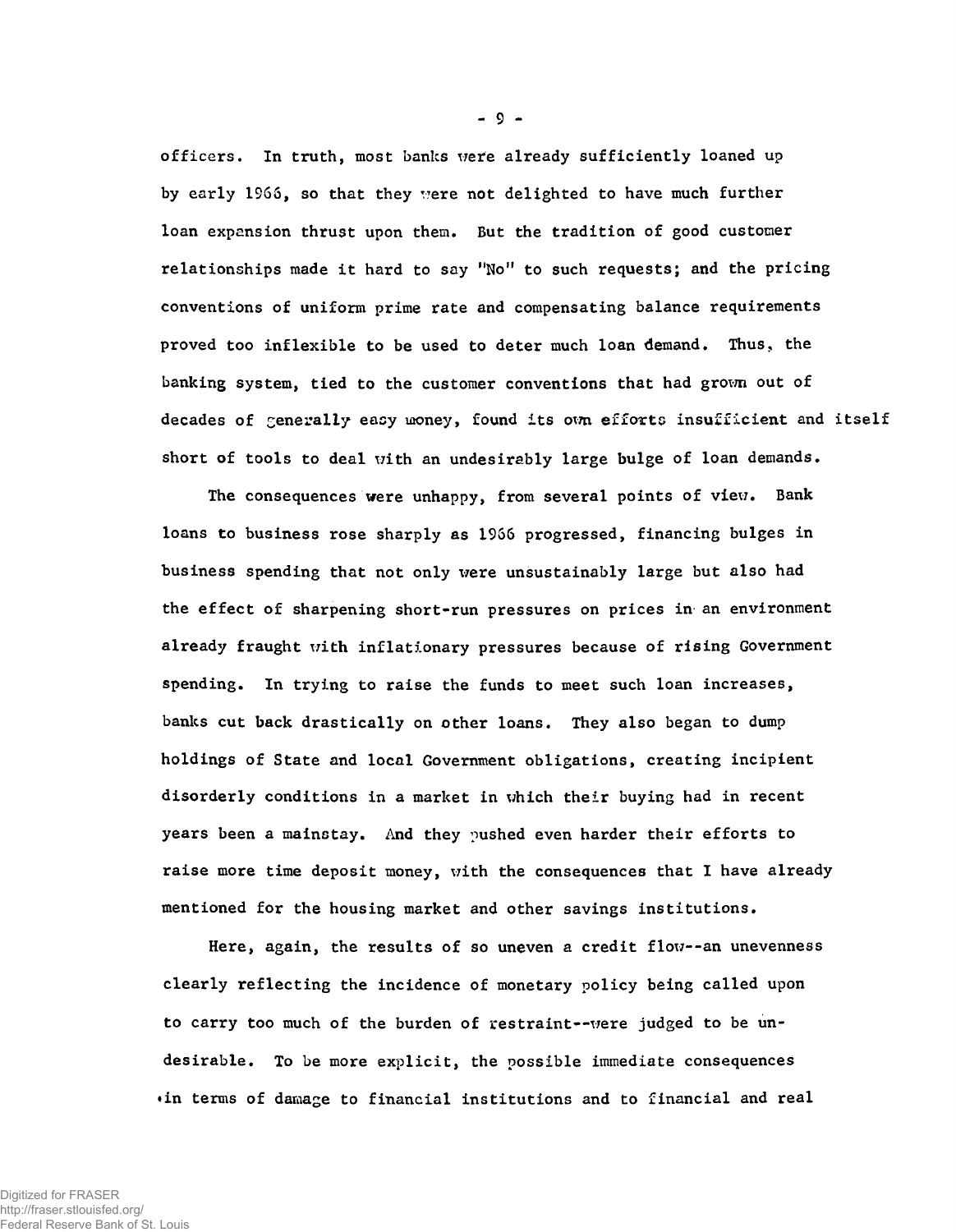estate markets began to clearly outweigh the longer-range disadvantages that might be expected to flow from some temporary remedial action that would seem to interfere with usual market processes. A critical decision, however, concerned the form that remedial policy action should take. It could have taken the form of a long list of approved purposes: purposes for which business loans could be made, and perhaps even purposes for which securities could be disposed of, or time deposit interest rates raised. But such an approach would have presumed to supersede private with public judgment in every such category of decision-making. It would shortly have become an administrative nightmare, and it would have risked the stultification of private decision-making capacity. To every man concerned for the workability of the market system, this course must be an anathema,

 $\Lambda$  far preferable avenue seemed to be that of public action to strengthen private allocative procedures at the "veakest link in the chain," so to speak, in the hope that over the longer run the private market processes would themselves develop sufficient strength to assume the burden. One example of such public assistance was the special authorization voted this summer to permit special additional purchases of home mortgages by FNMA to relieve the worst of the pinch in the secondary mortgage market. Ideally, such FNMA operations would serve as a conduit temporarily siphoning an extra volume of funds from the central money market in which FNMA money is raised to the mortgage lending institutions hardest hit by adverse shifts of savings funds. In time, such institutions ought to be expected to re-achieve the kind of balance in flows of funds and interest rates earned and offered that will enable them to reassume their roles as active mortgage lenders.

**-** 10 **-**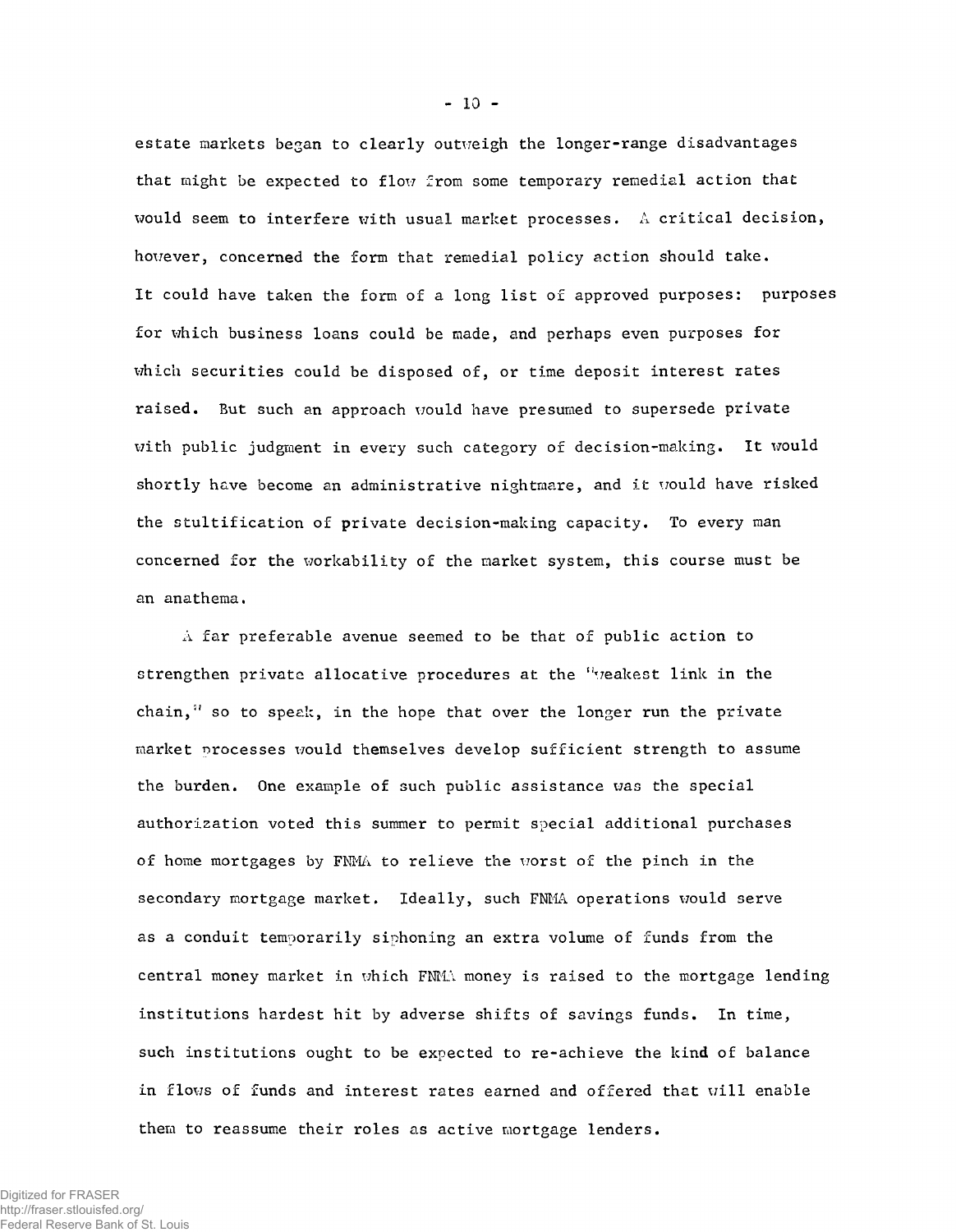Another action aimed at strengthening a "weak link in the chain" was the Federal Reserve letter of September 1 to all member banks, urging them to moderate loan expansion, and particularly business loan expansion, in the national interest in the stability of financial markets and sustainable, noninflationary economic growth. That letter stressed the relative desirability of banks adjusting their positions through loan curtailment but recognized that curtailing loans could well take longer to accomplish than the alternative adjustment route of liquidating securities and might necessitate a longer period of discount accommodation. At the same time the letter also made clear that the discount facility regained available as in the past to help banks meet seasonal or unusual needs for funds in accordance with Regulation A.

This letter was very careful not to say to whom a bank should lend, nor for what purposes, nor for how much, nor for how long. It was aimed rather at giving banks additional impetus for curtailing a larger fraction of business loan demand, leaving to the banks themselves the choice of means as to how to accomplish such greater restraint. If, out of this experience, banks develop the wherewithal to moderate changes in their own business loan total in the future more effectively, then the next period of monetary restraint should entail no resort to a counterpart of the September 1 letter. Market processes will once again have reasserted themselves, with sufficient force to keep credit flows reasonably balanced.

There is one more arena of savings activity from which I would like to draw an example for our consideration. I am thinking of the great flows of financial savings across national boundaries; in a variety of

**-** 11 **-**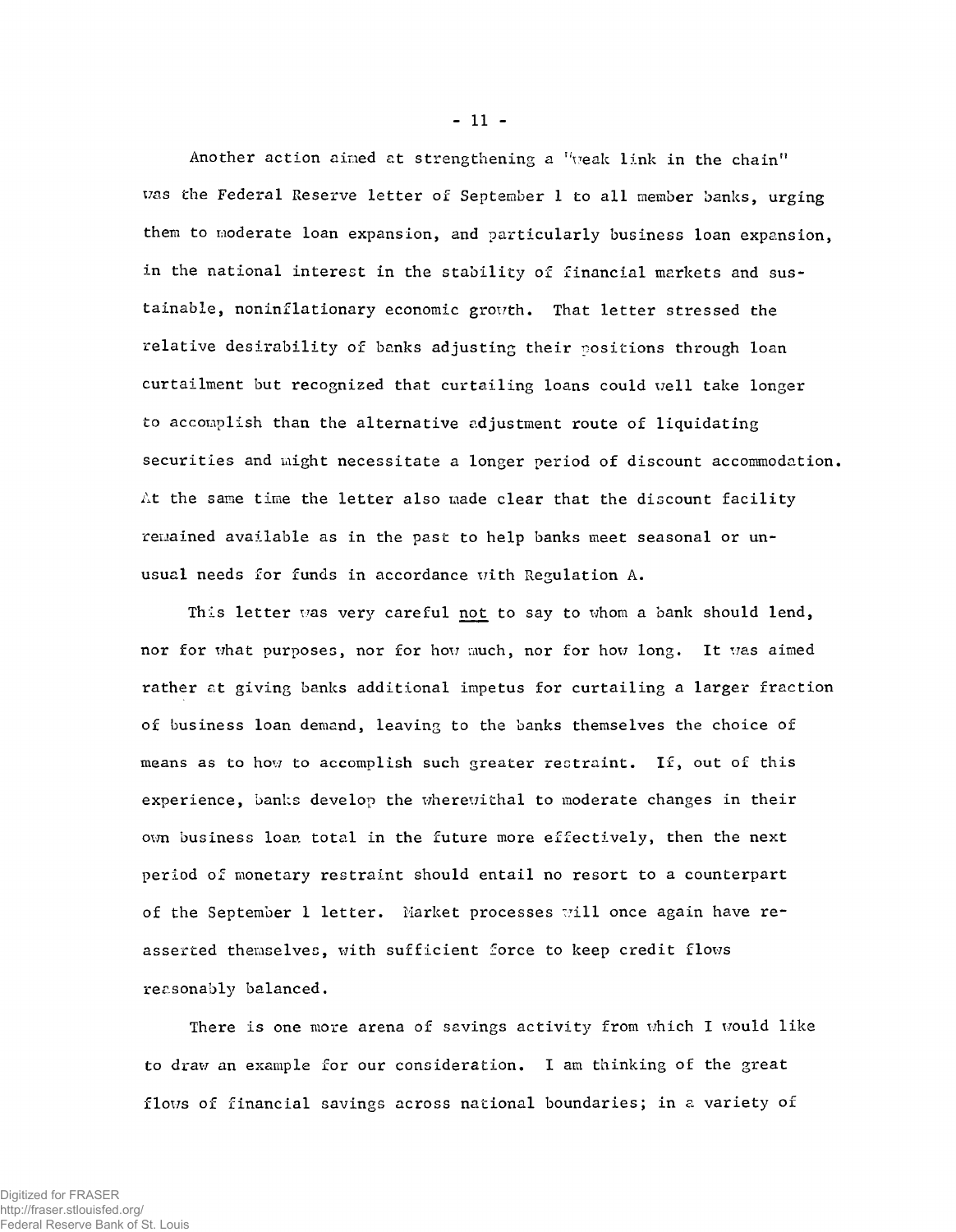forms which together make up the capital account in a country's balance of payments. For some years, the United States has been a large exporter of long-term capital. A number of causative factors have been at work, but most important are the tendencies for American rates of return on long-term debt and equity to be lower than abroad, and the comparative skill and adaptability of the large U. S. capital market institutions in handling long-term financing, foreign as well as domestic. Many consequences that are socially desirable in the long run result from the large U. S. long-term capital outflows, but two shorter-run consequences have proved particularly troublesome: (1) their contribution to the persistent U. S. balance of payments deficit, and (2) an aggravation of foreign concern over the greater and greater role played by American commercial and financial interest in the economic life of other countries. Of these two problems, the first is essentially economic, and the other more political; the first is a tangible problem, the second somewhat more nebulous. Yet both problems have become of such dimensions that the U. S. has had to take them into account, and to devise policy measures to alleviate them.

A great deal of advice has been advanced as to how to handle these problems. One idea advanced is that of rationing long-term capital outflows by instituting a "capital issues" committee, of the European type, to control which long-run capital transactions take place. Others have advocated temporary or partial capital embargoes, as a swift and effective means of bringing capital outflows under control. I have no doubt that one or another of such devices could be made to work for a time, but my reservations are deep and abiding that such actions eventually deny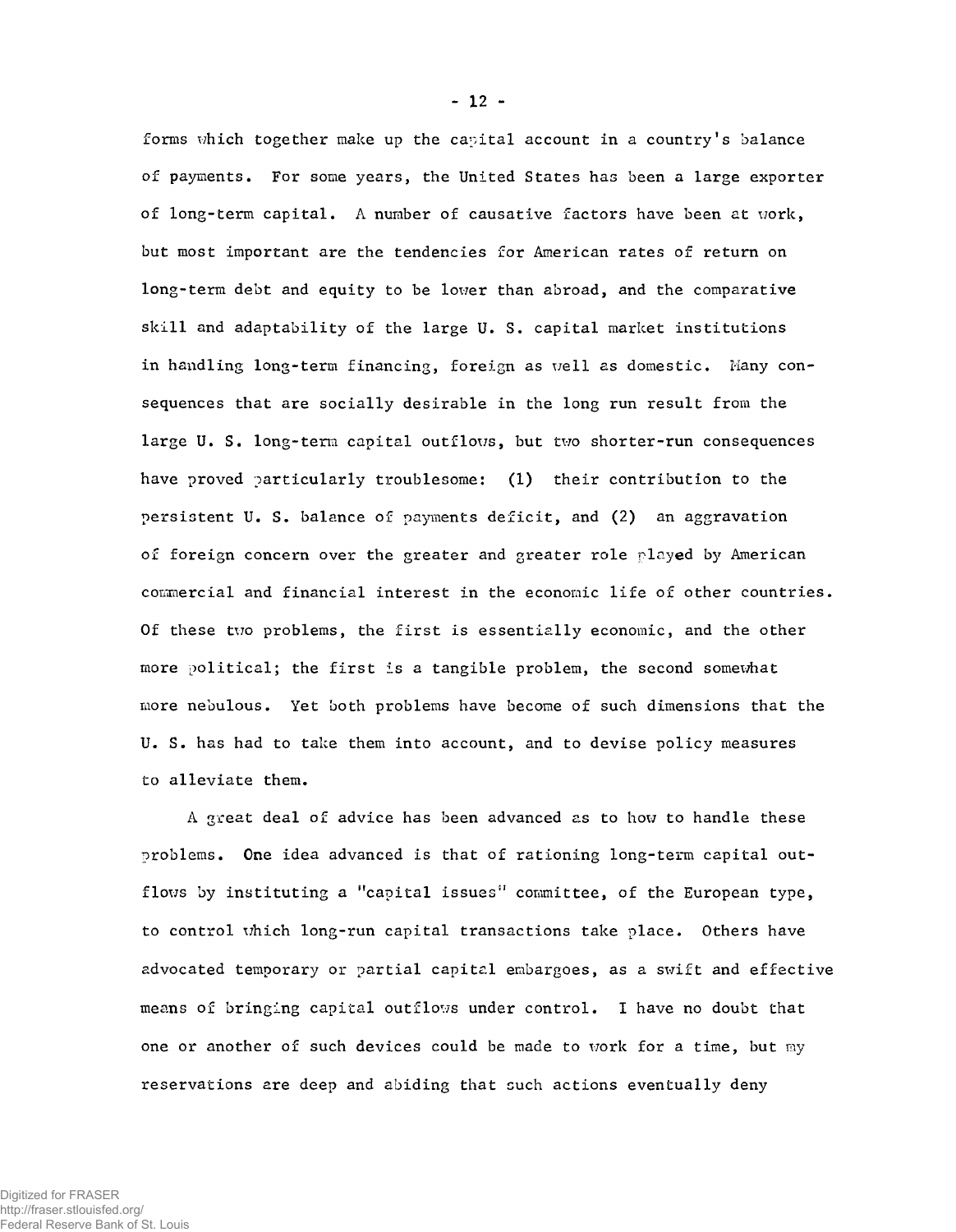the role that market forces should fill, and can most effectively fill, in the allocation of capital resources.

I am gratified that we moved in none of these directions when the pressures of these problems became overriding, but instead chose to introduce an interest equilization tax (IET) program to moderate our long-term capital outflow. The IET program is objective. By that I mean it makes use of the price system and the role of prices and costs in private decision-making. No approval or disapproval of individual transactions is involved. The program's purpose is clear; its effects are reasonably calculable, and it can be changed or dropped when the evidence suggests that market forces of themselves will produce a satisfactory equilibrium.

I could give other examples from both our domestic and international economic experiences but I am sure I have to say no more to persuade you that I am a firm believer in the long-run efficacy of the market process. I am sure most of you are also. My reasons for this belief are many and varied, as I judge so are yours. Some go well beyond economics, into the area of harmony with political democracy and a philosophy of personal worth and responsibility. But I suspect that for many purposes the most persuasive reason is the most pragmatic one: it works. Year in and year out, wartime aside, I submit that the market system hangs up a better record than any other. To be sure, it has its areas of inadequacy, where we like to provide an overlay of justice or the milk of human kindness. It has its failures in economic decision-making, but I would argue they tend to be smaller than under authoritarian systems (perhaps related to the fact that a man can be more stubborn when he's wrong than a market!)

**-** 13 **-**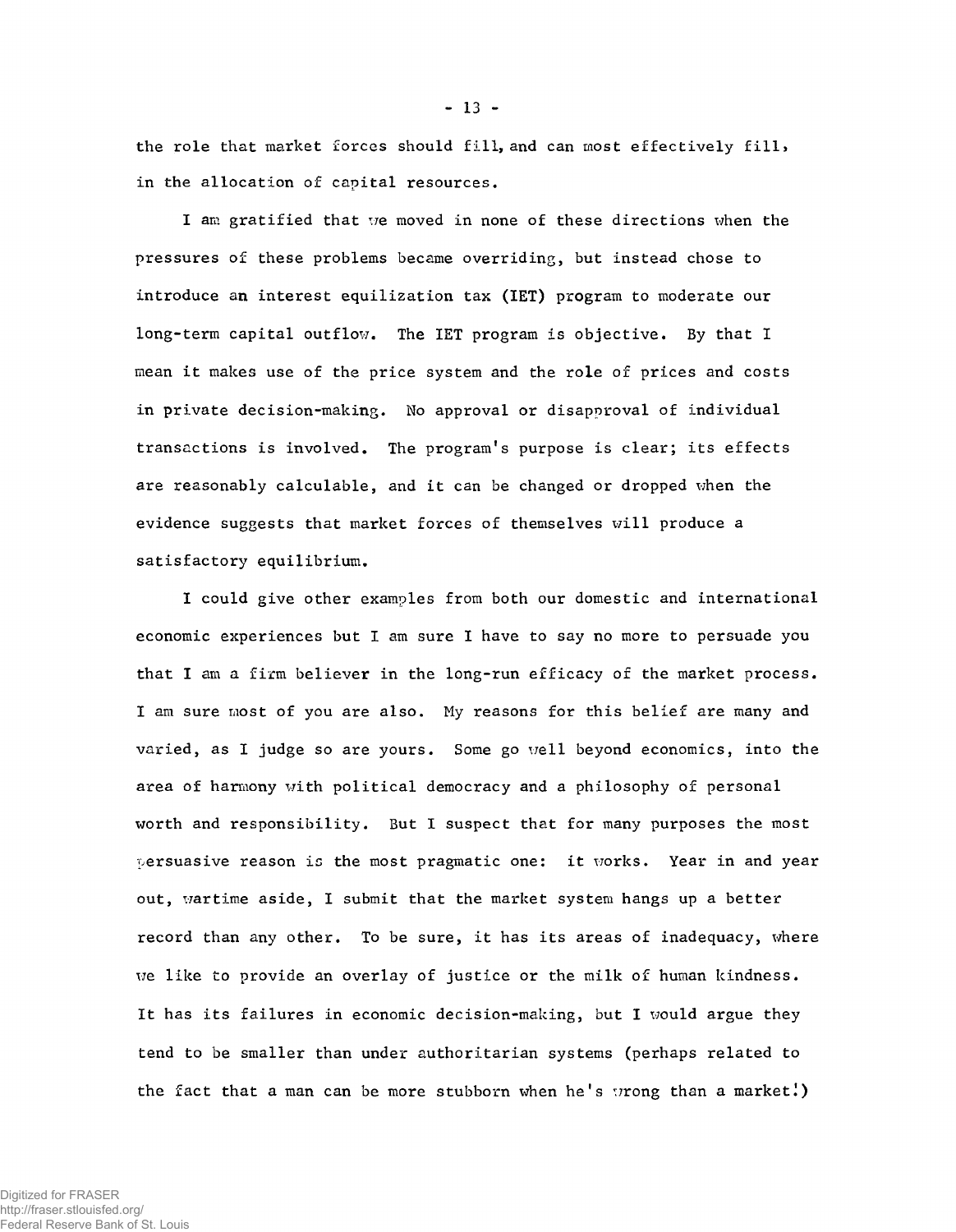Because I am convinced that markets have this long-run efficacy, I am equally convinced that, whenever circumstances may compel interference with a market, for any of a variety of reasons, that interference is best designed when it complements the market, rather than replacing it; when it employs market decision-makers insofar as feasible rather than dictating decisions to them. Best of all is the kind of market interference that fosters the development of market mechanisms that can eventually replace it completely. That I take as the surest proof that a public policy has served the public interest.

Having said that, I would hasten to add to this paean of praise for the market process that we should not, and cannot, call upon it to exceed its own capacities, particularly when we are in a war. Thus whenever forced transfer of savings is required for our national objectives, I think it can be best, and certainly most equitably, achieved through a coordinated use of the tax system alongside of monetary policy rather than through disproportionate reliance on monetary policy and the consequential allocative process in terms of price and availability of money. Make no mistake about it: the extraordinarily high interest rate levels, and the distortion in rate relationships, requiring recent public policy entrance into the allocative mechanism, reflected the inadequacy of fiscal restraint. That is why I for one favored a moderate tax increase across the board early in 1966 and feel that the issue remains open in view of the uncertainty about the acceleration of our effort in Vietnam.

More than filial loyalty thus prompts me to return to my father's remarks of more than thirty years ago, and to the peroration of those remarks: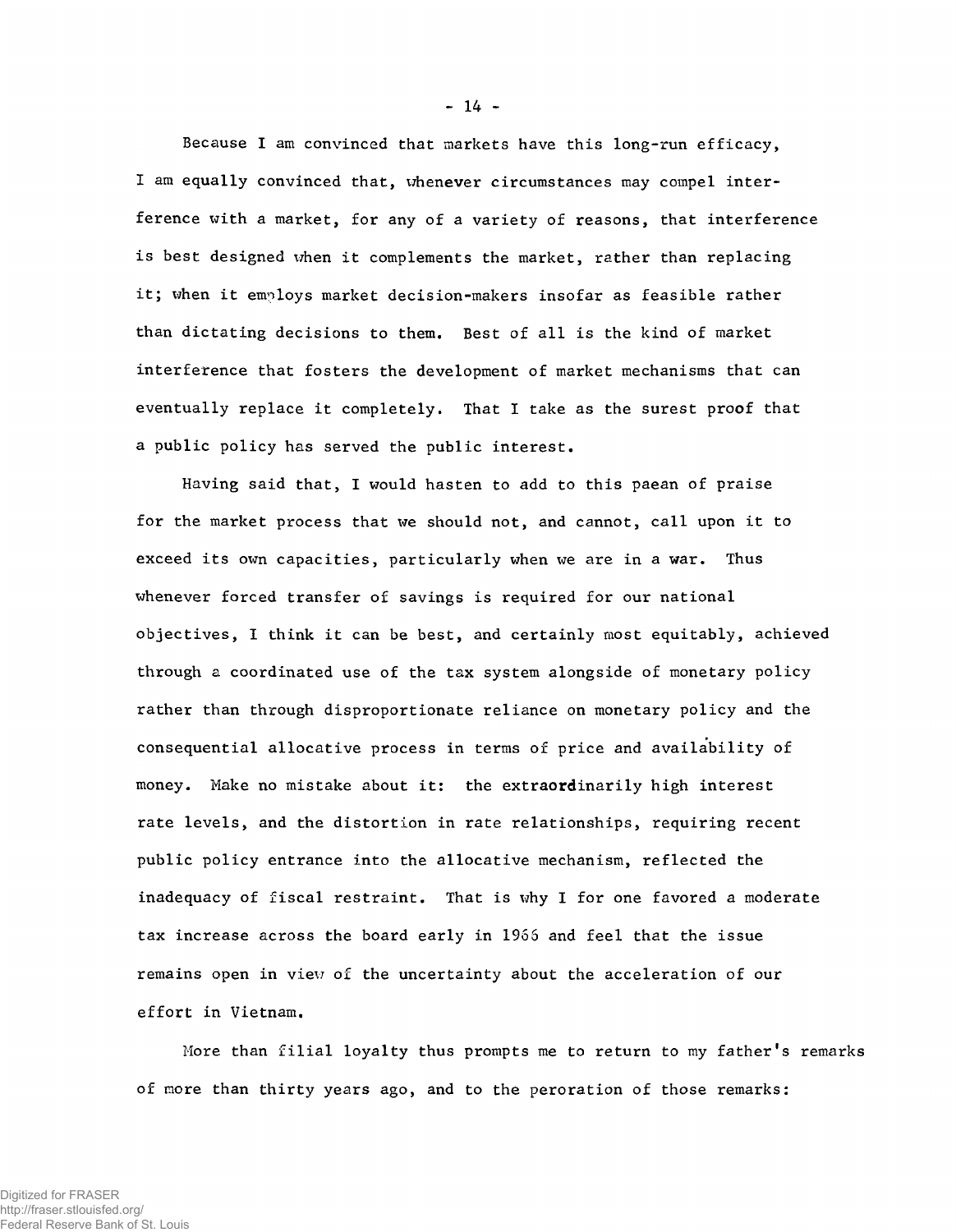"Hope of better days lies ahead for bankers in the savings business. Savings are the great bulwark against the spectre of unemployment, old age and dependency. Pride, a sturdy virtue, sustains the practice of saving through banks. When again prosperity dwells among us savings undoubtedly will resume their high place."

Over the past thirty years this exalted view of the role of savings has been buffeted by the Keynesian revolution and the recognition that savings do not always constitute an unmitigated blessing in an advanced economy. But analysts (and perhaps even bankers) sometimes forget that Keynes as a practical man consistently fused his economic analysis with the then existing milieu--a milieu translated by my old friend and mentor Alvin Hansen as one of secular stagnation. But as was clearly pointed out in the recent biography titled "The Age of Keynes" Keynes himself "eloquently sketched the benefit of high saving" in a period when "capital was scarce, saving vital to economic expansion, and employment full." And in an economy at war, or tinged with war, his own analysis brought him not only to extol voluntary savings but even forced savings not via inflation but through required deferment of consumption.

In an economic milieu at times more fairly characterized as one of secular inflation rather than semi-stagnation, Keynes undoubtedly would have been in the forefront of those calling for adequate fiscal restraint to avoid cyclical aggravation and might even have been found leading us down the road to thrift, his arch enemy of thirty years ago.